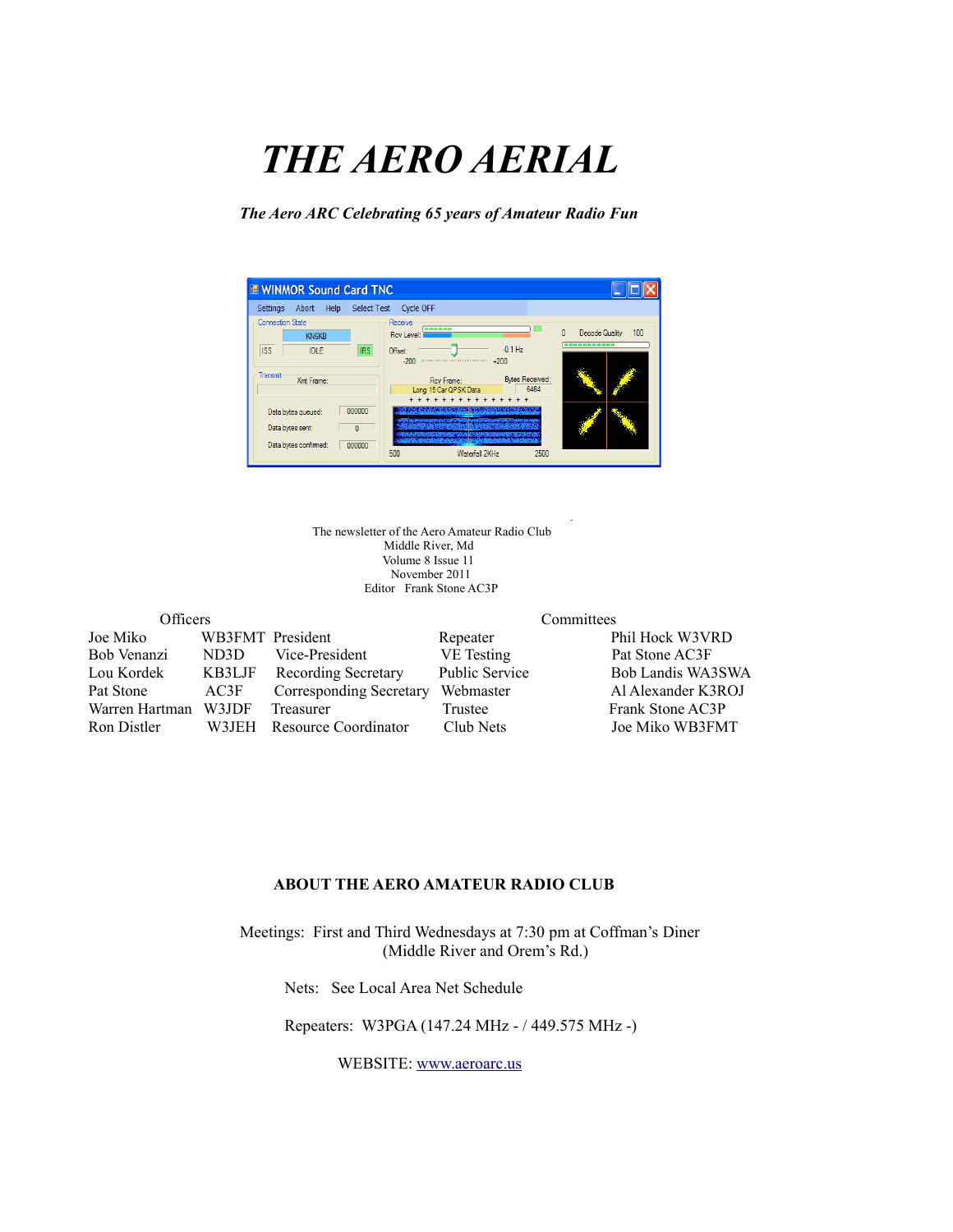### **LOCAL AREA NETS**

 **Day Time Frequency (MHz) NET NAME**

| Daily                | $9 - 10$ am       | 147.33  | <b>ORIOLE</b> Net                |
|----------------------|-------------------|---------|----------------------------------|
| Daily                | $5:30 - 6$ pm     | 3.820   | Maryland Emergency Phone Net     |
| Daily                | $6:30 - 7$ pm     | 146.670 | <b>Baltimore Traffic Net</b>     |
| Daily                | 7 pm and 10 pm    | 3.643   | Maryland/DC/Delaware Traffic Net |
| $1st$ Tues           | $7:30 \text{ pm}$ | 145.330 | <b>Baltimore ARES Net</b>        |
| 2 <sup>nd</sup> Tues | $7:30 \text{ pm}$ | 146.670 | Baltimore County RACES Net       |
| $2nd$ Wed.           | 8 pm              | 28.445  | <b>AERO ARC Net</b>              |
| $4th$ Wed            | 8 pm              | 147.240 | <b>AERO ARC Net</b>              |
| $5th$ Wed.           | 8 pm              | 449.575 | <b>AERO ARC Net</b>              |

*The Aero Quan.tum Mechanics Net: Anytime any Frequency contact WB3FMT. The last one was on 24.445MHz (OOPS!) on Tuesday 8 pm on October 12<sup>t</sup> . Who knows where or when the next on may be?*

### **Aero Net Reports September**

#### **10 Meters: WB3FMT(NCS) AC3P W3JEH KA3SNY 2 Meters: WB3FMT(NCS) AC3P KB3VAE**

### **Station Activities**

**W3RVD** is portable 4. **AC3P** replaced the 5/8 wave 222 Mhz groundplane with a discone. **W3JEH** is enjoying retirement for the moment. **WB3FMT** was NCS for another Quantum Mechanics Net on 12 meters. There were no check-ins so he decided to call the regular club 10 meter net instead. **KB3JDE** was seen at a meeting.

### **Public Service**

Public Service took a double-hit on October. First the Aerial has learned that Amateur Radio services were no longer needed for th Baltimore Marathon. This has ended what was ten year relationship bewtween the local amateur radio community and the Baltimore Running Festival. The reason for this action remains unclear.

Secondly due to scheduling conflicts and few volunteers, it was necessary for the club to cancel its participation in the Boy Scout Jamboree On The Air scheduled at Broad Creek. Hopefully we will be able to work out an arrangement for 2012.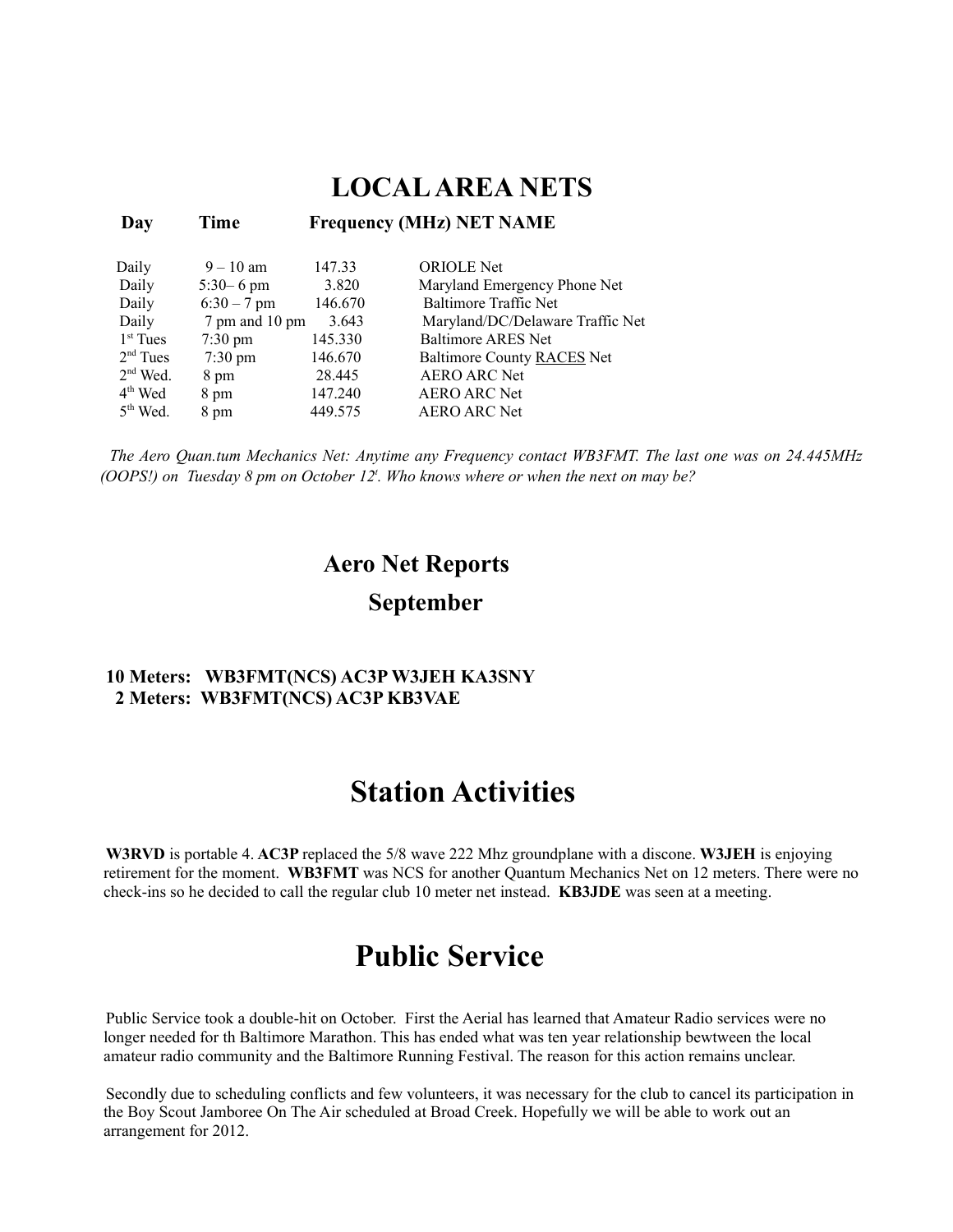# **CME's Galore**

It appears that our fears of a Maunder Minimum have been for naught. With the latest increase of solar activity sunspots are appearing daily. There have been numerous Coronal Mass Ejections. The most recent hit Earth at about 2 p.m. EDT October 24<sup>th</sup> resulting in Auroras being sighted as far south as Georgia. This activity should have affected 2 meter probagation. If anyone has noticed any fluttery sounding skip and worked any stations please let the Aerial Staff know.

Another CME is headed for the Planet Mars. It should be interesting to see what the effects there will be.

# **Doomsday Postponed**

With the breakup of Comet Elenin and the passing of Dr. Camping's second prediction without result, it looks like the impending danger has passed and the emergency nets can stand down.

Up next is 2012 with multiple possibilities for disaster. If those fail there's always Apophis in 2036.

# **e-Mail via Ham Radio Redux**

Several issues ago and article appeared in *The Aero Aerial* describing how to send email using amateur radio. In that article was an outline of the WINLINK 2000 software and how to set up a computer radio intrface that would transmit and receive emails and attachments.

In the WINLINK system there was PACLINK for VHF and AIRMAIL for HF. The PACKLINK system primarily used 2 meters and was accessible through a station having TELPAC interface software. It could also use MS OUTLOOK as an email platform.

WINLINK's HF counterpart was built around an expensive proprietary interface, the cost of which was prohibitive to many amateur operators.

Enter WINMOR. WINMOR is a new release from the WINLINK 2000 group. It's advantage is that it has a selfresident email software and uses the much less expensive SIGNAL-LINK interface.

Unlike PACKLINK on VHF there is no need to find a nearby TELPAK station on 2 meters. WINMOR has a list of stations and frequencies based on propagation that an operator is most likely to connect.

During Field Day, the author was able to connect to WINMOR stations in Ohio and Nova Scotia on 20 meters to successfully send out 20 pieces of NTS traffic for bonus points without having to go through the time-consuming process of check into a traffic net.

For more information and downloads of the WINMOR software, go online to [www.winlink.org/WINMOR.](http://www.winlink.org/WINMOR)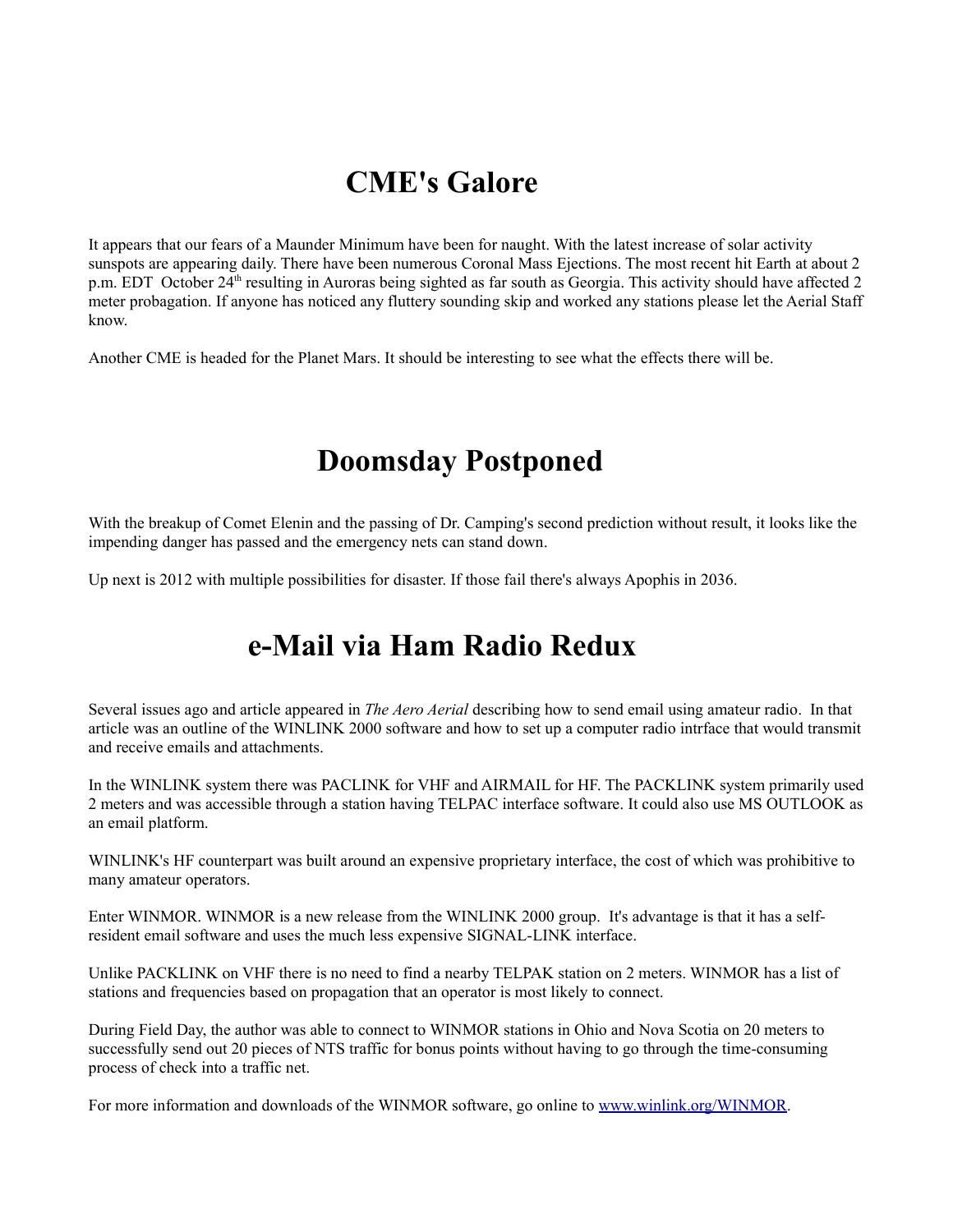

# **November 2011**

|                                         |    |    | <b>Meeting Coffman's</b><br>7:30 pm |                 |    | <b>ARRL</b><br>Sweepstakes<br>ĊW                                          |
|-----------------------------------------|----|----|-------------------------------------|-----------------|----|---------------------------------------------------------------------------|
|                                         |    |    | 2                                   | 3               | 4  | 5                                                                         |
| <b>ARRL</b><br><b>Sweepstakes</b><br>CW |    |    | 10 Meter Net<br>28.445 Mhz<br>8 pm  |                 |    |                                                                           |
| 6                                       | 7  | 8  | 9                                   | 10              | 11 | 12                                                                        |
|                                         |    |    | <b>Meeting Coffman's</b><br>7:30 pm |                 |    | <b>VE Testing</b><br><b>Essex Library</b><br>1 pm<br><b>ARRL SS Phone</b> |
| 13                                      | 14 | 15 | 16                                  | 17              | 18 | 19                                                                        |
| <b>ARRL</b><br>Sweepstakes<br>Phone     |    |    | 2 Meter Net<br>147.24 Mhz<br>8 pm   | Happy<br>Than   |    |                                                                           |
| 20                                      | 21 | 22 | 23                                  | <b>AR</b><br>24 | 25 | 26                                                                        |
|                                         |    |    | 70 Cm Net<br>449,575 Mhz<br>8 pm    |                 |    |                                                                           |
| 27                                      | 28 | 29 | 30                                  |                 |    |                                                                           |
|                                         |    |    |                                     |                 |    |                                                                           |
|                                         |    |    |                                     |                 |    |                                                                           |
|                                         |    |    |                                     |                 |    |                                                                           |